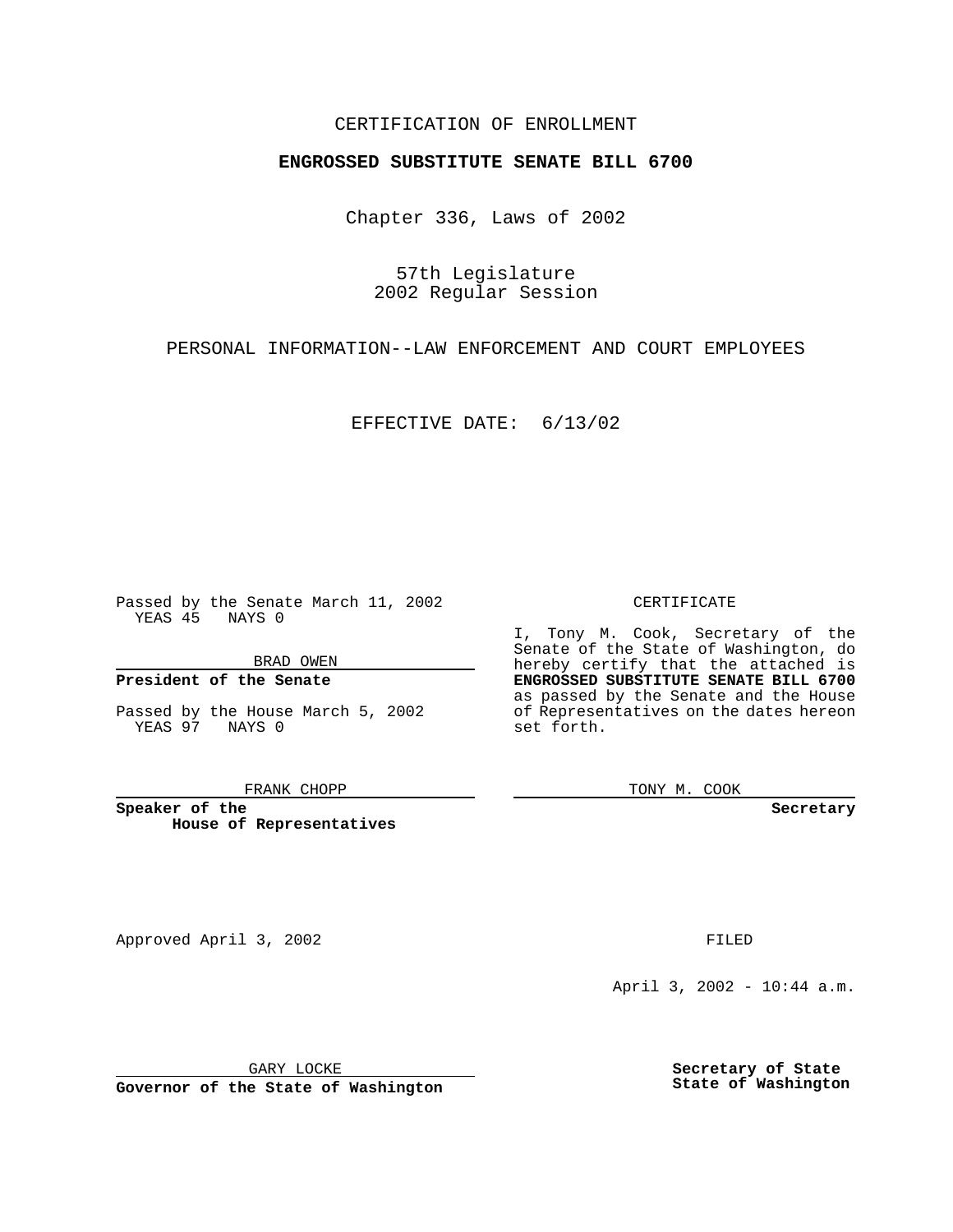## **ENGROSSED SUBSTITUTE SENATE BILL 6700** \_\_\_\_\_\_\_\_\_\_\_\_\_\_\_\_\_\_\_\_\_\_\_\_\_\_\_\_\_\_\_\_\_\_\_\_\_\_\_\_\_\_\_\_\_\_\_

\_\_\_\_\_\_\_\_\_\_\_\_\_\_\_\_\_\_\_\_\_\_\_\_\_\_\_\_\_\_\_\_\_\_\_\_\_\_\_\_\_\_\_\_\_\_\_

AS AMENDED BY THE HOUSE

Passed Legislature - 2002 Regular Session

### **State of Washington 57th Legislature 2002 Regular Session**

**By** Senate Committee on Judiciary (originally sponsored by Senators Finkbeiner, Roach, Oke and McAuliffe)

READ FIRST TIME 02/08/2002.

 AN ACT Relating to limiting publication of personal information of law enforcement-related and court-related employees; and adding new sections to chapter 4.24 RCW.

BE IT ENACTED BY THE LEGISLATURE OF THE STATE OF WASHINGTON:

 NEW SECTION. **Sec. 1.** A person or organization shall not, with the intent to harm or intimidate, sell, trade, give, publish, distribute, or otherwise release the residential address, residential telephone number, birthdate, or social security number of any law enforcement- related, corrections officer-related, or court-related employee or volunteer, or someone with a similar name, and categorize them as such, without the express written permission of the employee or volunteer unless specifically exempted by law or court order.

 NEW SECTION. **Sec. 2.** (1) Whenever it appears that any person or organization is engaged in or about to engage in any act that constitutes or will constitute a violation of section 1 of this act, the prosecuting attorney or any person harmed by an alleged violation of section 1 of this act may initiate a civil proceeding in superior court to enjoin such violation, and may petition the court to issue an